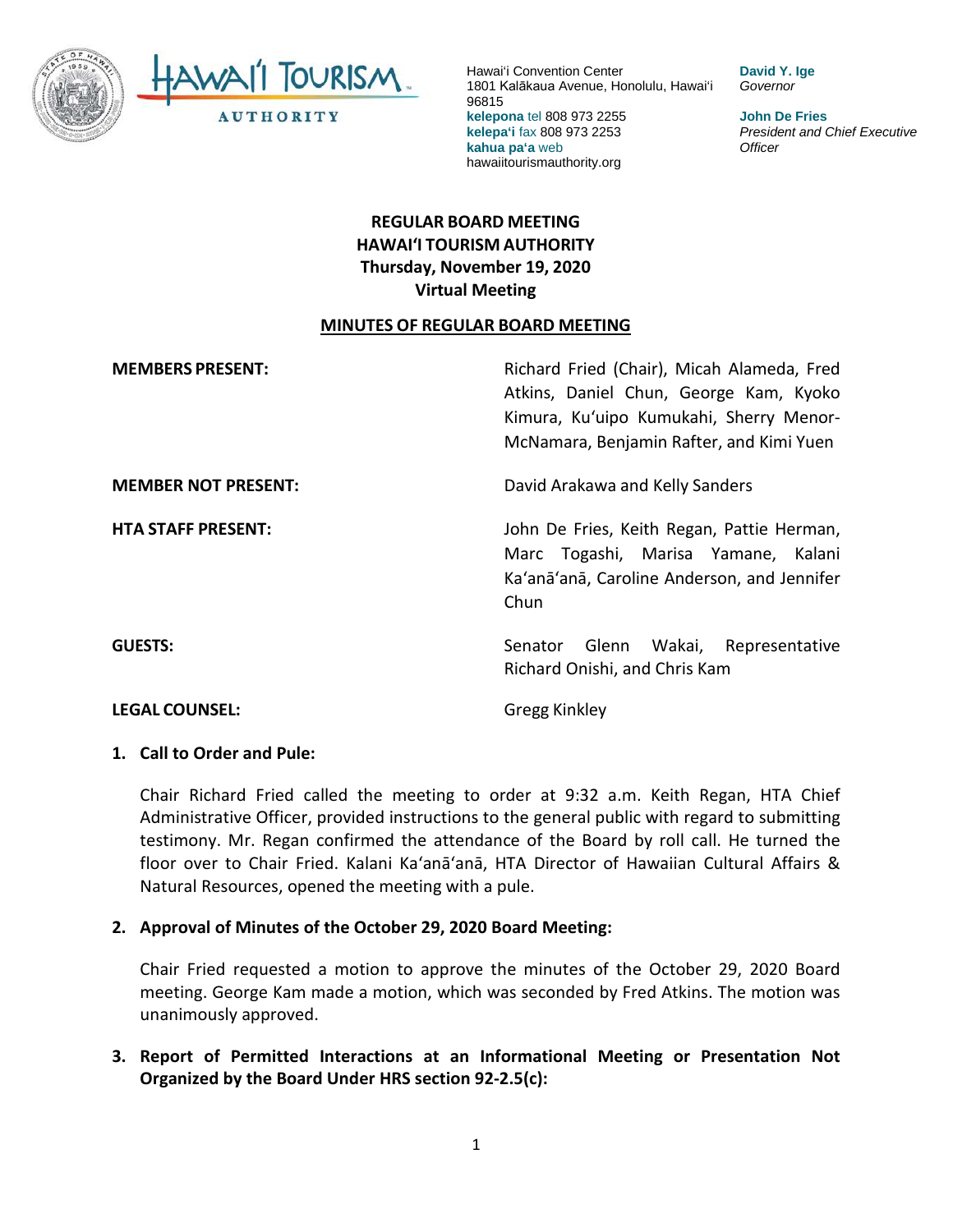

**David Y. Ige** *Governor*

**John De Fries** *President and Chief Executive Officer*

Chair Fried asked whether there were any permitted interactions to report, and there were none.

## **4. Report of the CEO Relating to Staff's Implementation of HTA's Programs During October 2020:**

Chair Fried recognized John De Fries, HTA President & CEO, to present his report. Mr. De Fries reported that he is involved in recurring meetings three times per week with Governor David Ige, General Ken Hara, the four county mayors, the Attorney General's office (AGO), and the Department of Health (DOH). He noted that by the end of the year, the Department of Transportation (DOT) will transition away from managing health screening at the airports. He added that CARES funding that subsidized the health screening will cease at the end of the year, and according to the Federal Aviation Administration, health screenings are not an authorized airport operational activity. Mr. De Fries said that DOT is finalizing a contract with Roberts Hawai'i and World Flight Services to manage the airport health screenings with the transition to occur in mid-December.

Mr. De Fries reported that HTA has held individual meetings with the four county mayors together with the Hawai'i Lodging and Tourism Association. He noted that he was surprised that this regular interaction had not occurred before. He said that the visitor industry benefits from hearing from the mayors. He added that it is also important for the mayors to hear from industry leaders regarding the implications of their decisions on the economic recovery.

Mr. De Fries reported that he will have meetings with Representative Richard Onishi and Senator Glenn Wakai on the budget. He said that they are examining multiple scenarios with the budget depending on the status of Transient Accommodation Tax (TAT) disbursements.

Mr. De Fries thanked the Board members who have participated in the Destination Management Action Plan (DMAP) process and who serve on the steering committees. He said that with broader community engagement, there are many diverse and innovative ideas and opinions.

Mr. De Fries reported that the Board members and general public will now be able to access videos of the Marketing Standing Committee meetings online. He said that there have been conversations with the Hawai'i Visitors and Convention Bureau (HVCB) about taking initial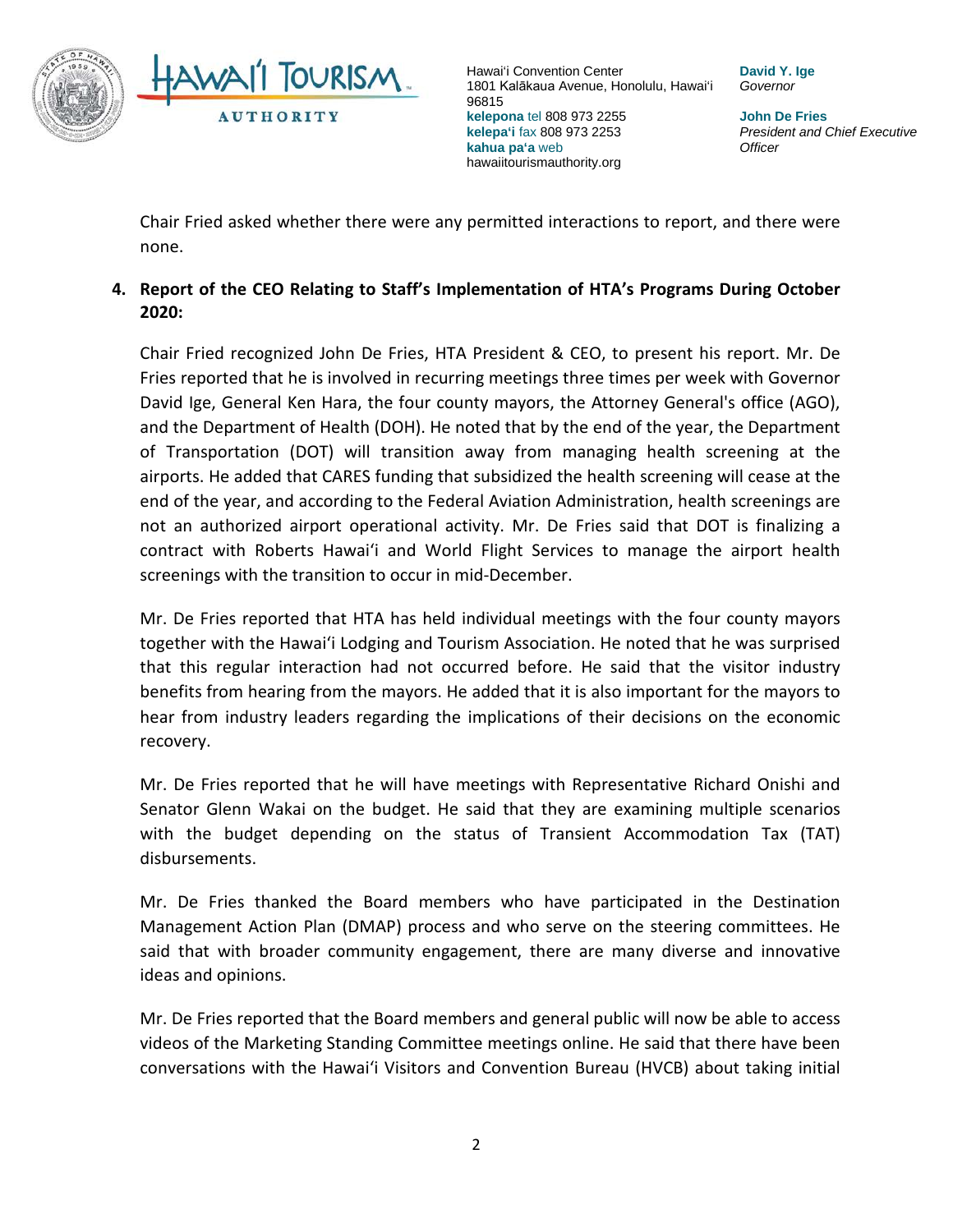

**David Y. Ige** *Governor*

**John De Fries** *President and Chief Executive Officer*

steps to increase their sales staff in an effort to move canceled events from 2020 to 2021, 2022, and 2023.

Mr. De Fries reported that he will be joining a panel with House Speaker Scott Saiki and Monica Toguchi, the owner of Highway Inn, for the PBS Hawai'i Insight Series to discuss the impact of the pandemic. He said that after this Board meeting, he will be meeting with Gov. Ige for a press conference to announce Canada's reopening. He added that starting Tuesday, November 24th, travelers disembarking from a trans-Pacific flight must have a negative pre-test uploaded. If they fail to do so, they will automatically undergo a 14 day quarantine. Mr. De Fries said that the stricter policy will address the segment of travelers causing bottlenecks in the system.

Mr. De Fries recognized Mr. Regan to discuss the HTA team's work during the month of October. Mr. Regan reported that Mr. Ka'anā'anā and his team have been working diligently with their Aloha 'Āina and Kukulu Ola programs, and they have been heavily involved in planning for the Festival of Pacific Arts & Culture. Mr. Ka'anā'anā reported that the 'Iolani Palace repairs have been completed. He added that issues with the Mānoa Falls Trail, which have been remediated, will be reopening soon. He noted that the trail has been widened to accommodate two-way traffic and will be safer. He said that a new viewing platform has been built to discourage people from directly accessing the water, and the rock fall mitigation work has been completed. Mr. Ka'anā'anā noted that this project is a good example of an investment into natural resources that benefits both visitors and residents alike.

Mr. Regan reported that Caroline Anderson, HTA Director of Community Enrichment, and her team have been extremely busy leading the efforts for the DMAP process. Mr. Regan said that they held two meetings on Kauaʻi with 220 people in attendance, and there has been positive feedback from a significant number of people. They also held a meeting on Maui with 153 people in attendance, as well as a meeting on Moloka'i. Mr. Regan said that the Hawai'i Island DMAP process is moving forward with a meeting in November, and there will be a meeting on Lāna'i later this afternoon.

Mr. Regan reported that the communications team led by Marisa Yamane, HTA Director of Communications & Public Relations, has been extremely busy constantly putting information out to the industry and the public and updating the website regularly. He reported that Jennifer Chun, HTA Director of Tourism Research, has been doing an amazing job pulling together credible data and research.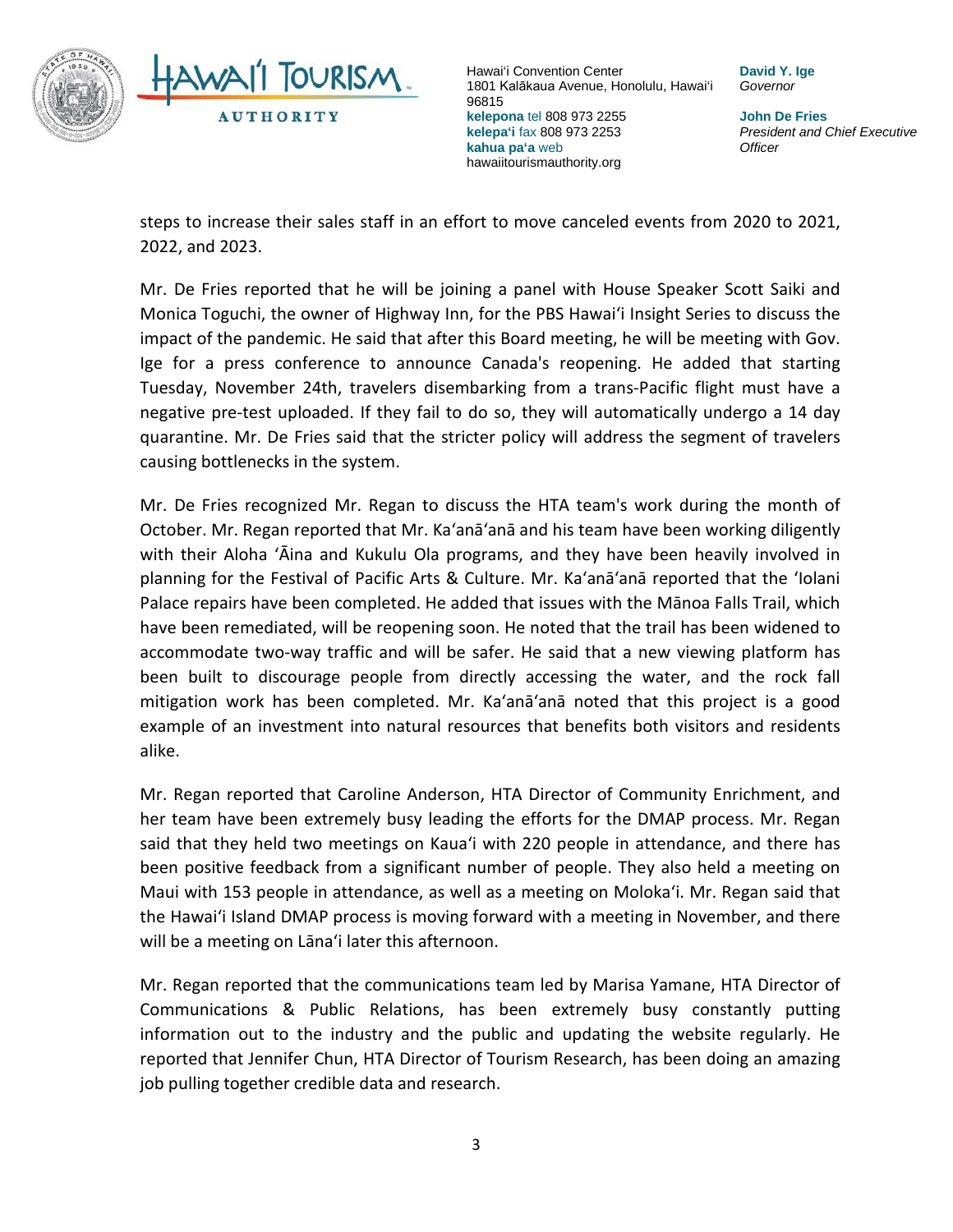

**David Y. Ige** *Governor*

**John De Fries** *President and Chief Executive Officer*

Mr. Regan reported that Pattie Herman, HTA Vice President of Marketing & Product Development, has been doing an amazing job working closely with DOH, AGO, and the major market teams to line up trusted travel partners in preparation of the markets reopening.

Mr. Regan reported that he is working with Mr. De Fries and the team to make the monthly CEO Report easier to digest because the November report, for example, is over 125 pages. He said that they hope to have the new format ready for the December meeting.

Mr. Atkins said that HTA received a letter from visitors traveling to Kauaʻi who had a bad experience, and asked if someone would respond to the letter. Mr. De Fries responded that he would reply to the letter. He said that HTA has also received e-mails from visitors who have not been satisfied with their experience, but that tapered off after the first two weeks of the reopening. He noted that the vast majority of visitors go through the screening process fairly well.

Daniel Chun asked for clarification regarding the health screening transition at the airports. Mr. De Fries responded that DOT has been aware for some time that a transition was required. He said that the responsibility was supposed to shift to DOH, but Gov. Ige relieved DOH of that responsibility due to a lack of capacity and resources. Mr. De Fries noted that DOT extended its contract with Roberts Hawai'i and World Flight Services for six months to create a window to find a solution. He said that he expects the same personnel and hierarchical structure to remain in place, except with the removal of direct DOT supervision.

Mr. Ka'anā'anā shared that Hawai'i and HTA have been selected as a finalist for the Sustainable Tourism Awards.

Chair Fried invited the public to provide testimony, and there was none.

### **5. Presentation and Discussion of Current Market Insights and Conditions in Hawai'i and Key Major Hawai'i Tourism Markets, Including the United States, Japan, Canada, Oceania, Other Asia, Europe, and Cruise:**

Chair Fried recognized Ms. Chun to present market insights and conditions. Ms. Chun reported that \$3.2 million in TAT was collected in October with \$16 million collected yearto-date, which is down \$209 million or 92.8% compared to the prior fiscal year. She added that the Visitor Satisfaction Activity Report for the second quarter has been released.

Ms. Chun discussed ADR and Revenue per Available Room (RevPAR) data per island as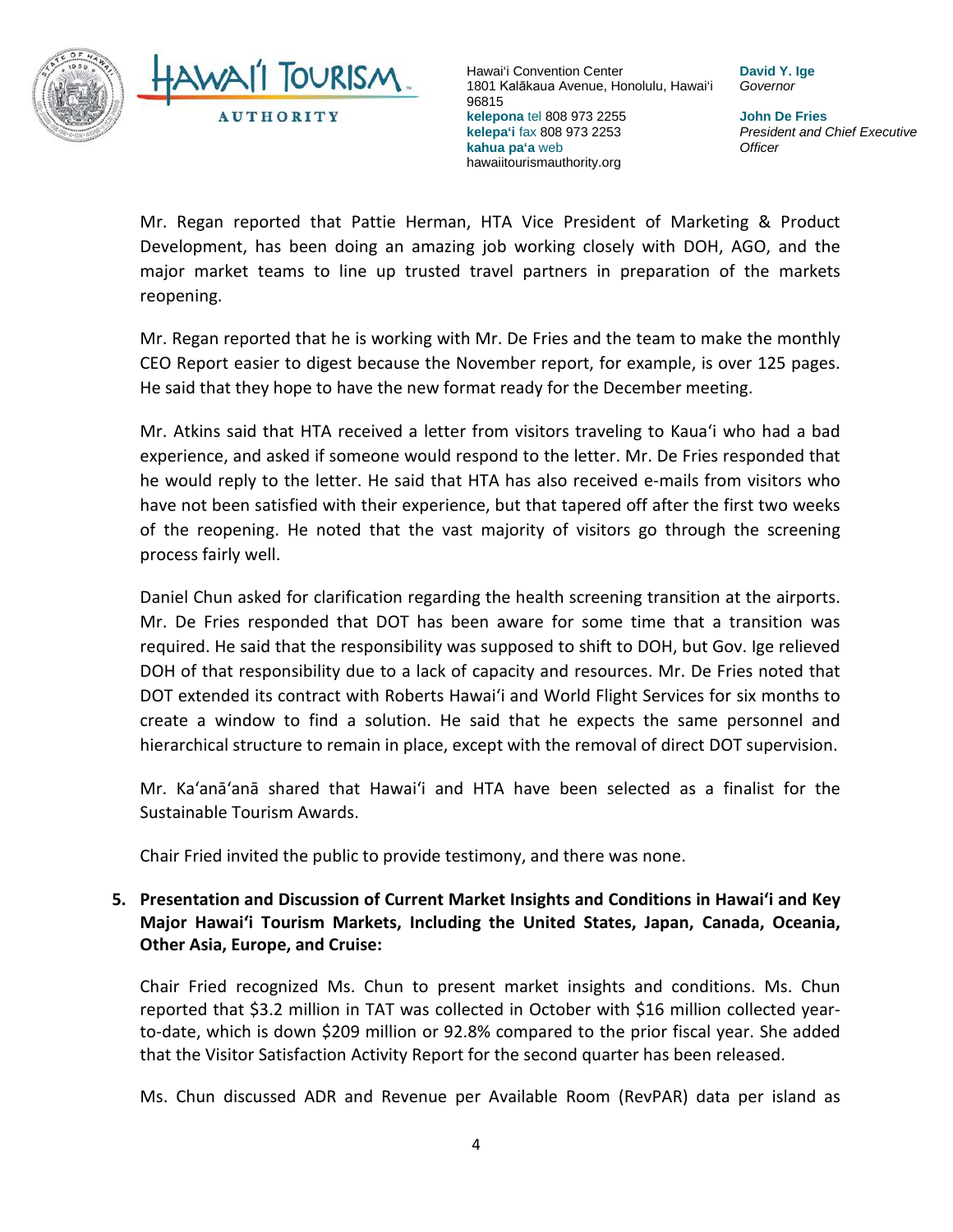

**David Y. Ige** *Governor*

**John De Fries** *President and Chief Executive Officer*

contained in the Board packet. She reported that hotel occupancy on October 15th was 19.8% and increased to 26.3% on November 7th. She noted that Average Daily Rate (ADR) remained relatively flat throughout.

Mr. Atkins asked why ADR will be down next year. Ms. Chun responded that the assumption is that properties will discount prices as more properties open and supply increases. She noted that a higher occupancy percentage and RevPAR are projected. Ms. Kimura added that higher end properties are not opening until later in 2021, which may influence a lower ADR.

Mr. Atkins asked how guest satisfaction compares to last year. Ms. Chun responded that overall satisfaction was substantially lower due to the pandemic because in the second quarter, the majority of a visitor's time was spent in 14-day quarantine.

Chair Fried invited the public to provide testimony, and there was none.

### **6. Presentation by SMS of the 2020 Resident Sentiment Survey Questions:**

Chair Fried recognized Chris Kam of OmniTrack to present the results of the 2020 Resident Sentiment Survey COVID-19 questions. Mr. C. Kam said that in addition to the standard tracking questions, HTA requested that several additional questions be asked to better gauge how Hawai'i residents feel about the reopening. He noted that the additional questions were presented in agree/disagree statements. The first statement was "Your island should be reopened to tourism to bring back jobs and businesses." Mr. C. Kam reported that 49% of survey takers disagreed with that statement. The second statement was "Visitors from outside of the state should not be here." He reported that 43% of survey takers agreed with that statement. The third statement was "I am confident that state and county governments can safely reopen my island." Mr. C. Kam said that 62% of survey takers disagreed with that statement. The fourth statement was "State and county officials are doing an effective job of enforcing the 14-day quarantine." He noted that 62% of survey takers disagreed with that statement. He added that visitor and non-visitor industry households largely had the same opinions. Mr. C. Kam discussed the data on an island-byisland basis and noted that the responses were consistent. In sum, he said that residents have concerns about the reopening and effectiveness of quarantine enforcement.

Benjamin Rafter asked if the survey also asked the traditional questions gauging resident sentiment about the long-term value of tourism. Mr. C. Kam responded that they fielded all of the normal tracking questions. He noted that those numbers are still being calculated. Ms. Chun added that the results will be shared with the Board prior to being published online. Chair Fried requested that the rest of the survey results be presented to the Board in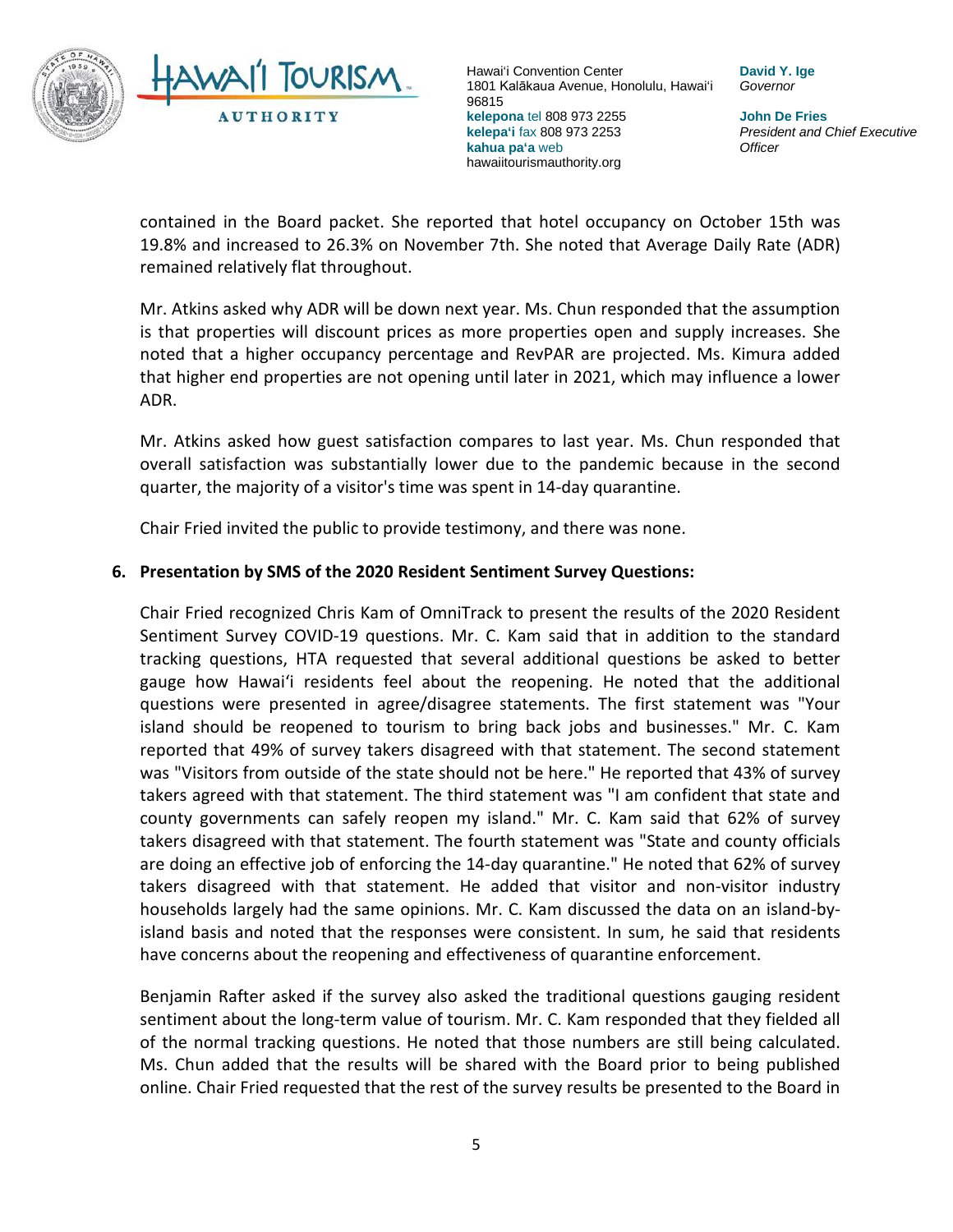

**David Y. Ige** *Governor*

**John De Fries** *President and Chief Executive Officer*

December if possible.

Chair Fried invited the public to provide testimony, and there was none.

### **7. Presentation, Discussion and Action on HTA's Financial Reports for October 2020:**

Chair Fried recognized Mr. Regan to present the financial reports as contained in the Board packet. Mr. Regan reported that HTA received no TAT disbursements. He said that there were \$1.4 million of expenditures and \$436,000 of new encumbrances in October. He noted that year-to-date, HTA has encumbered \$11.4 million with a total of \$37.3 million of encumbrances, which includes encumbrances from prior fiscal years. Mr. Regan said that \$14.7 million in prior fiscal year encumbrances are in the process of being disencumbered with \$3.9 million being returned to the HTA budget. He encouraged the Board to keep those funds in reserve. He said that the Tourism Special Fund has \$71.1 million in cash with \$5 million in emergency funds invested in safe instruments. Mr. Regan noted that they will continue to monitor the situation closely. He added that HTA will continue to make requests to Gov. Ige with regard to the emergency funds and CARES Act reimbursement.

Mr. Atkins said that Natural Resources and Hawaiian Culture contracts were cut back by 50% and asked if there are any potential savings. Mr. Ka'anā'anā responded that they have not issued any contracts for Fiscal Year 2021. He noted that they are determining how to pivot programs toward rebuilding the economy and putting videographers, photographers, and dancers back to work. He added that HTA is temporarily moving away from Kukulu Ola and Aloha 'Āina funding.

Mr. Rafter asked if HTA has started to construct scenarios stretching the current budget over the next fiscal year. Mr. De Fries responded that HTA has been working through three or four scenarios with Sen. Wakai and Rep. Onishi. He added that they will be better able to discuss those multiple scenarios next month.

Chair Fried invited the public to provide testimony, and there was none.

Mr. Kam made a motion to approve the financial reports, which was seconded by Ku'uipo Kumukahi. The motion was unanimously approved.

**8. Discussion and Action to Accept and Appropriate CARES Act/Coronavirus Relief Funds (CRF) Funding in the Amount of \$33,962 Allocated to the Hawai'i Tourism Authority's Safety and Security Category in the Fiscal Year 2021 Budget to Support the Visitor Aloha Society of Hawai'i's COVID-19 Flight Assistance Program's Anticipated Expenses Through December 2020:**